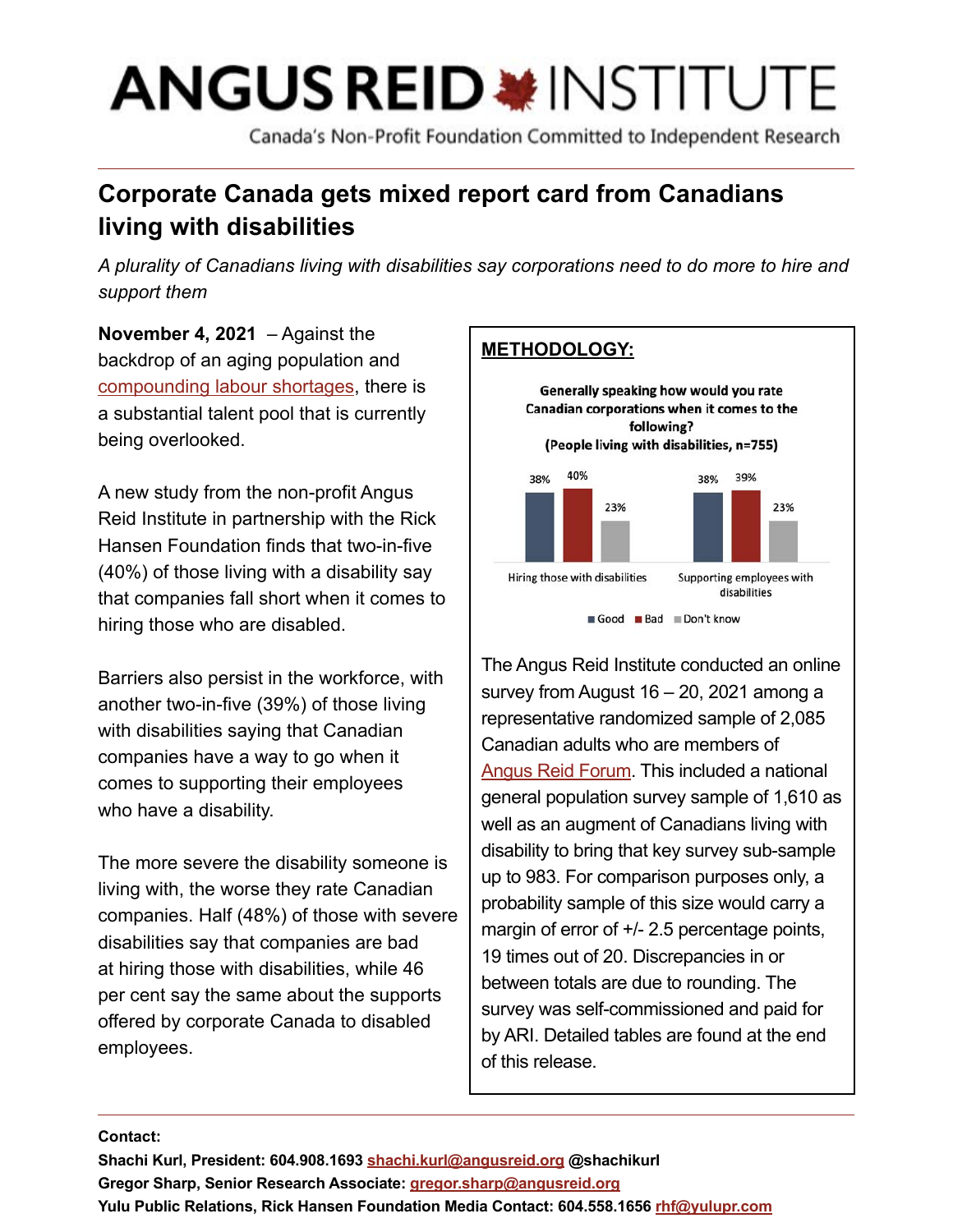# **More Key Findings:**

- Over half (55%) of those with a disability between the ages of 18 and 34 say companies do either a bad or terrible job when it comes to hiring disabled Canadians.
- When it comes to equity, diversity, and inclusion (EDI) policies in the workplace, four-in-five (78%) Canadians say disability should be included.
- Three-in-five (62%) Canadians say they would be more likely to give their business to a company if they knew that they had specific policies to support those living with disabilities.

# **INDEX**

**Part One: Assessing accessibility**

- **• Private businesses**
- **• Customer experiences**

**Part Two: Working with disabilities**

- **• Entering the workforce**
- **• Supporting employees living with disabilities**
- **• (Re-)Assessing equity, diversity, and inclusion policies**

# **Part Three: Appetite for new initiatives**

## **About ARI**

*The Angus Reid Institute (ARI) was founded in October 2014 by pollster and sociologist, Dr. Angus Reid. ARI is a national, not-for-profit, non-partisan public opinion research foundation established to advance education by commissioning, conducting and disseminating to the public accessible and impartial statistical data, research and policy analysis on economics, political science, philanthropy, public administration, domestic and international affairs and other socio-economic issues of importance to Canada and its world.*

**Contact:**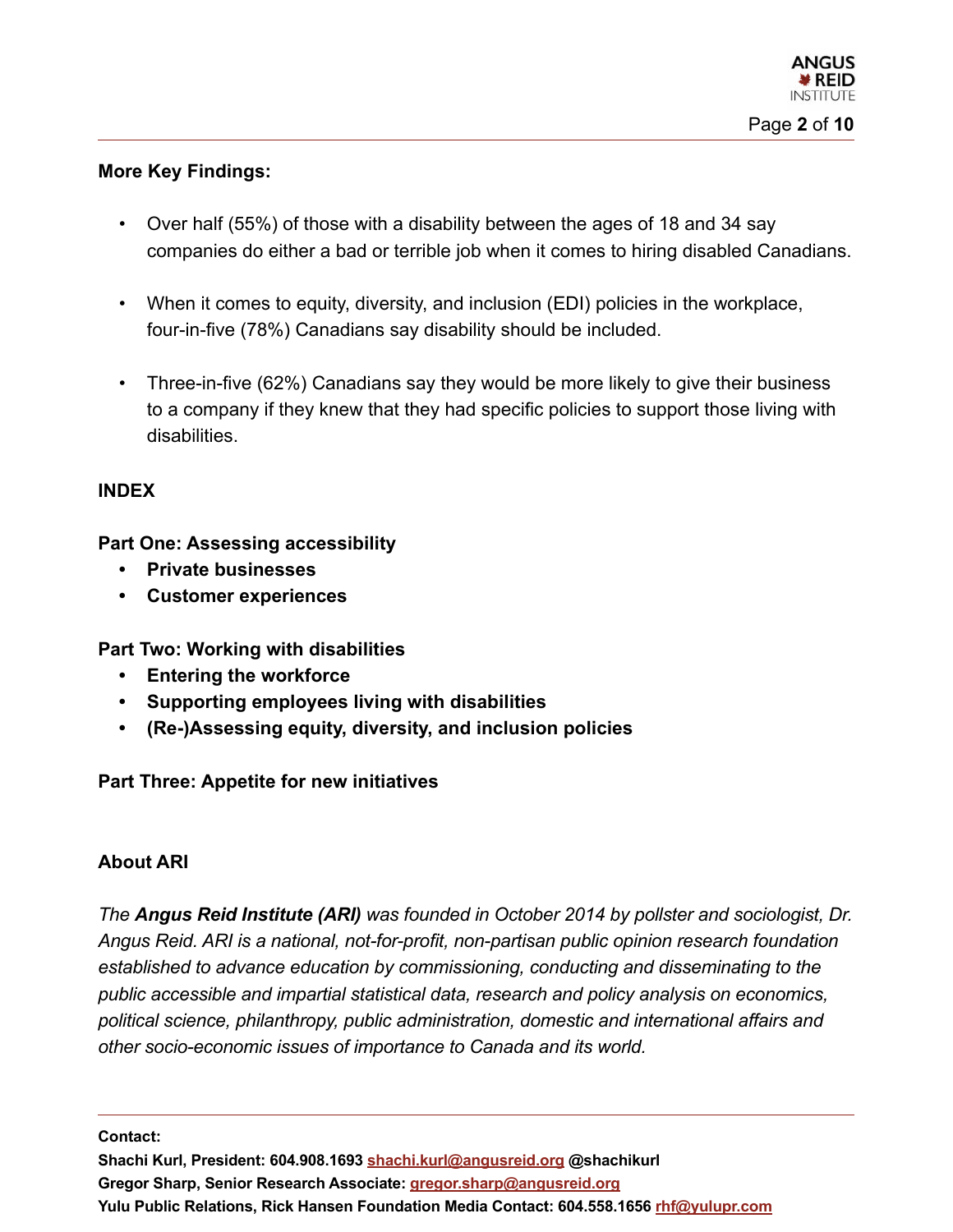# **Part One: Assessing accessibility**

When a space is said to be "accessible," it means that it is easy to get into and move around in for everybody who might need to use it including those who are injured, the elderly, parents with children, and those living with disabilities.

Previous studies have found that there is broad-based support for improved accessibility within Canadian society with nine-in-ten (91%) agreeing that accessibility is human right, [not a privilege](https://angusreid.org/rhf-accessibility/). Another done in 2019 found that seven-in-ten think [universal accessibility](https://angusreid.org/accessibility-future-anxiety-rhf/)  [should be the goal](https://angusreid.org/accessibility-future-anxiety-rhf/) for newly constructed buildings.

Earlier this year [another partnership study](https://angusreid.org/election-issues-disability/) with RHF found that nine-in-ten (92%) Canadians agree that taxpayer funded projects should be held to the highest accessibility standards.

Despite this broad based support for higher levels of accessibility, disability advocates have highlighted that many barriers to accessibility persist and that there remains much room for [improvement](https://www.csagroup.org/article/research/a-canadian-roadmap-for-accessibility-standards/) across Canada.

## **Related reports:**

[Platform Inaccessibility? Canadians living with disabilities say key issues are being](https://angusreid.org/election-issues-disability/)  [overlooked in Election 44](https://angusreid.org/election-issues-disability/) [Disability in Canada: Does closing the accessibility gap literally start from the ground up?](https://angusreid.org/disability-in-canada/) Disability and Accessibility: Canadians see significant room for improvement in [communities where they live](https://angusreid.org/rhf-accessibility/) [Accessibility: A source of future anxiety and a significant consideration for Canadian](https://angusreid.org/accessibility-future-anxiety-rhf/)  [consumers today](https://angusreid.org/accessibility-future-anxiety-rhf/)

**Contact:**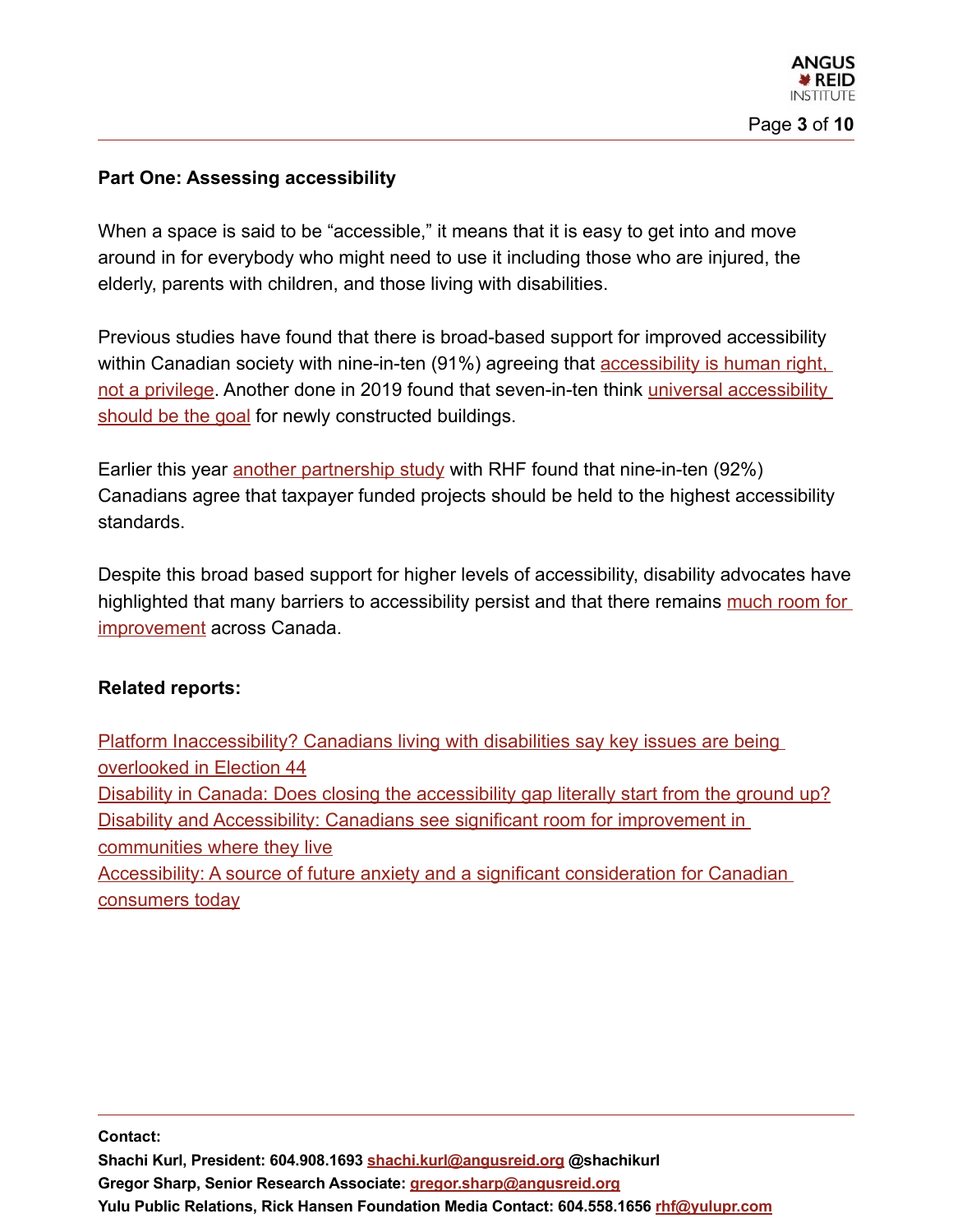# **Private businesses**

When asked specifically about how accessible they found restaurants, shops, and other private businesses to be on a scale out of ten, three-in-five Canadians rated them as accessible to very accessible (between six and 10 on the scale).

There is an important difference, however, in how those living with disabilities perceive the accessibility of private businesses versus those who have no exposure to disability at all. Of note, only half (54%) of those living with a disability think that accessibility at Canadian private businesses ranks as above average, with few saying that it's great (see [detailed tables](https://angusreid.org/wp-content/uploads/2021/10/2021.08.23-RHF-ReleaseTables.pdf)).



Part of the accessibility of a private business stems from the government provided infrastructure that surrounds it (e.g., curb cuts, accessible public transit, snow removal, etc.) and to what extent it facilitates, or not, access to the business in question. A second factor are the decisions made by companies as to how they train their staff and design their stores or offices — i.e., how accessible are the experiences they are providing their customers and clients.

On this second point, three-in-five (62%) of those with disabilities think Canadian companies do a good or great job of providing accessible experiences for customers and clients living with disabilities:

#### **Contact:**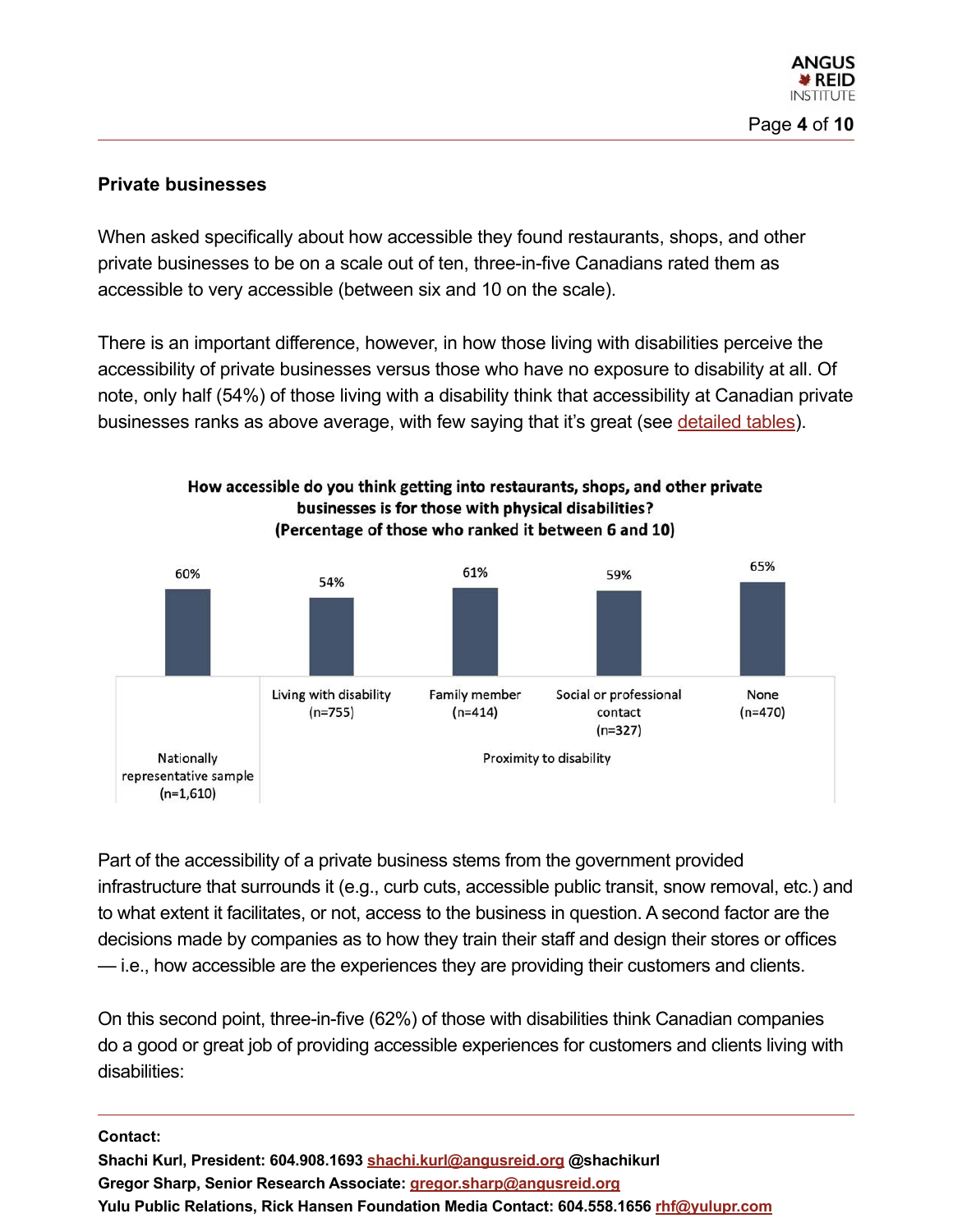

#### How would you rate Canadian companies when it comes to the following: providing accessible experiences for their customers and clients.

The perception of corporations would appear to correlate with the severity of the disability that the respondent is living with. Two-thirds (69%) of those whose daily activities are least impacted by their disability say that Canadian companies do at least a good job. This number falls to 55 per cent among those with the most severe disabilities:



#### How would you rate Canadian companies when it comes to the following: providing accessible experiences for their customers and clients. (People living with disabilities, n=755)

#### **Contact:**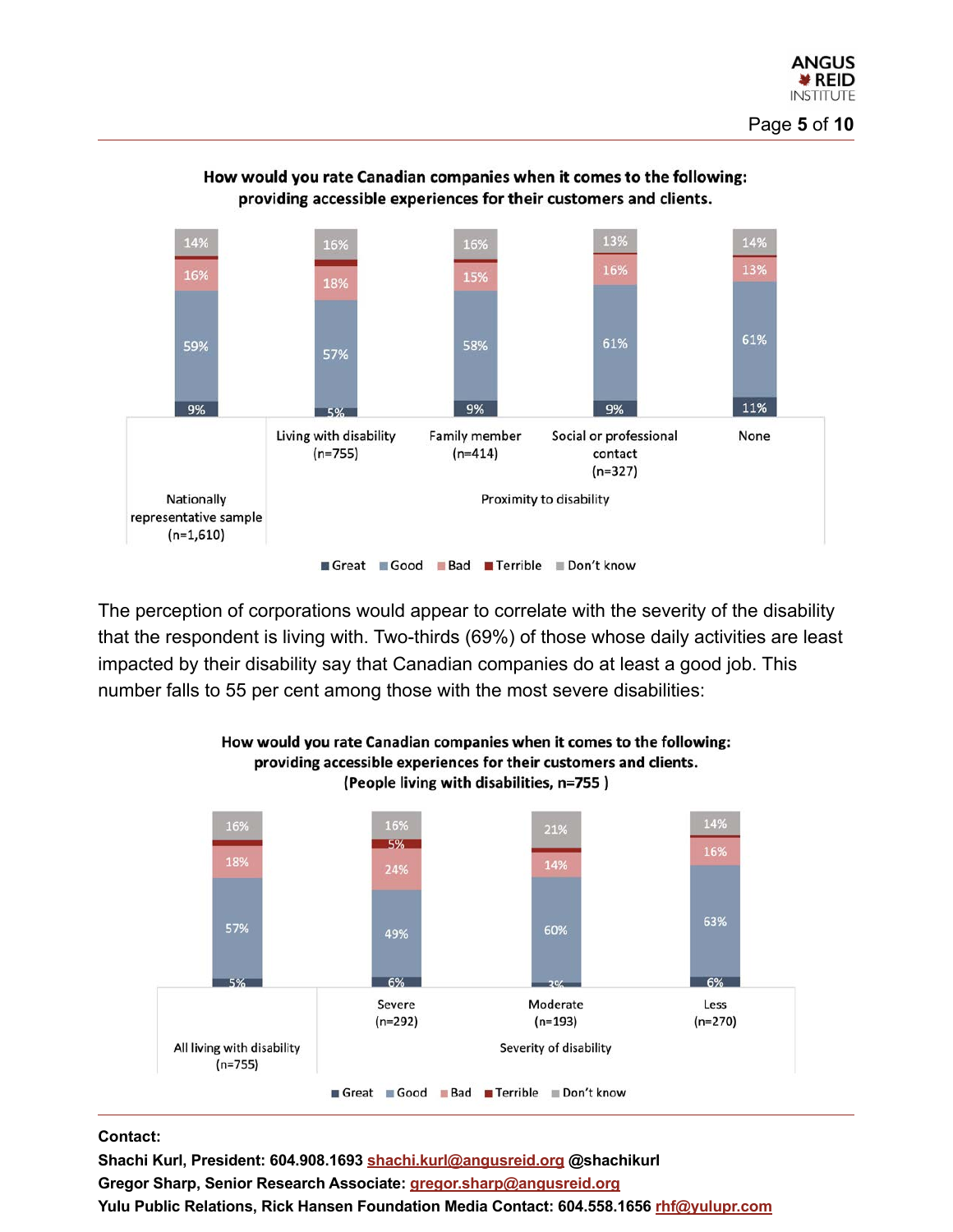# **Part Two: Working with disabilities**

# **Entering the workforce**

If Canadians living with disabilities saw room for improvement in terms of their experience as patrons and clients, their views of Canadian corporations as employers were more negative. Overall, 40 per cent of those surveyed said that corporations were either bad or terrible when it comes to hiring those with disabilities:



These opinions reflect divergent employment realities in Canada. A comparison of [employment rates](https://www150.statcan.gc.ca/n1/pub/89-654-x/89-654-x2018002-eng.htm) of Canadians aged 25 to 64 by disability status done in 2016 indicated that only 59 per cent of Canadians with disabilities were employed at a time when the national average sat at over 80 per cent. Echoing trends witnessed here, this study further found that employment outcomes were correlated with severity of disability — the more severe the impact of the disability the less likely an individual was to be employed.

There are also variations in opinion by age and gender. Disabled women are more likely to say companies are doing a poor job of hiring those with disabilities (45%) than their male counterparts (35%). Of note, those at earlier stages of their careers have the most negative assessments: over half (55%) of those with a disability between the ages of 18 and 34 say companies do either a bad or terrible job when it comes to hiring disabled Canadians.

#### **Contact:**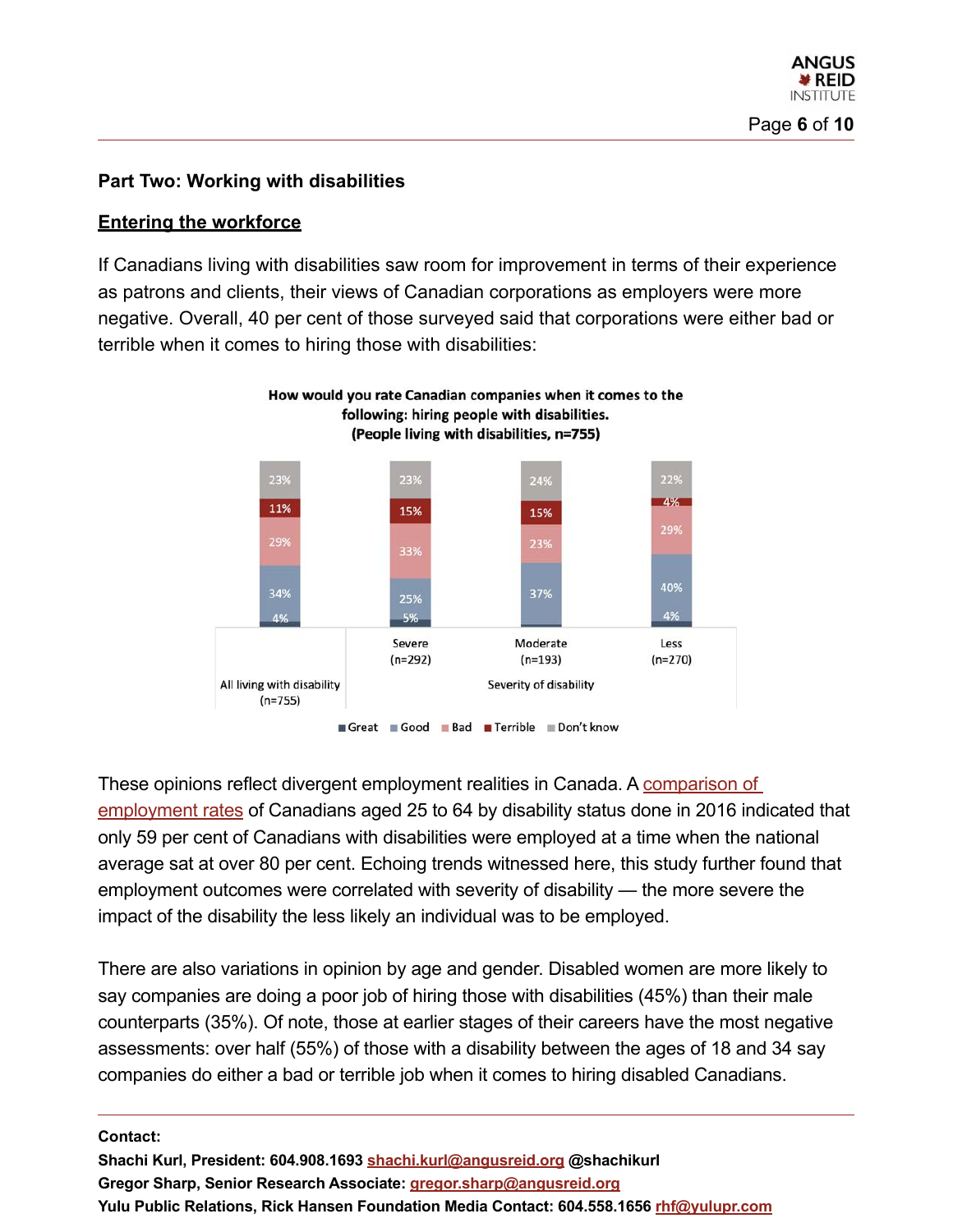

# How would you rate Canadian companies when it comes to the following: hiring those with disabilities.

# **Building an accessible future**

In addition to the barriers faced when trying to enter the workforce, those living with disabilities can encounter further challenges in the workplace. These can range from inaccessible workplaces (e.g., cubicles or offices not having enough space for wheelchair users, no elevators, etc.) to not being provided with the appropriate tools for the job (e.g., screen readers, modified workstations, etc.).

There is broad support in Canada for removing barriers to employment and ensuring that those with disabilities are able to fully participate in the workforce. Four-in-five (91%) Canadians agree, for example, that it's unacceptable that those with physical disabilities are underemployed because of workplace barriers (see [detailed tables](https://angusreid.org/wp-content/uploads/2021/10/2021.08.23-RHF-ReleaseTables.pdf)).

When it comes to how Canadian companies fare in providing workplace supports, however, those living with disabilities highlight that there is much room for improvement. Echoing a [2019 study](https://www150.statcan.gc.ca/n1/pub/89-654-x/89-654-x2019001-eng.htm) done by Statistics Canada, those with the least severe disabilities had the most favourable views with almost half (46%) saying that companies did a good job.

Among those with the most severe disabilities, the same number (46%) instead ranked Canadian employers as either bad (33%) or terrible (13%).

**Contact:**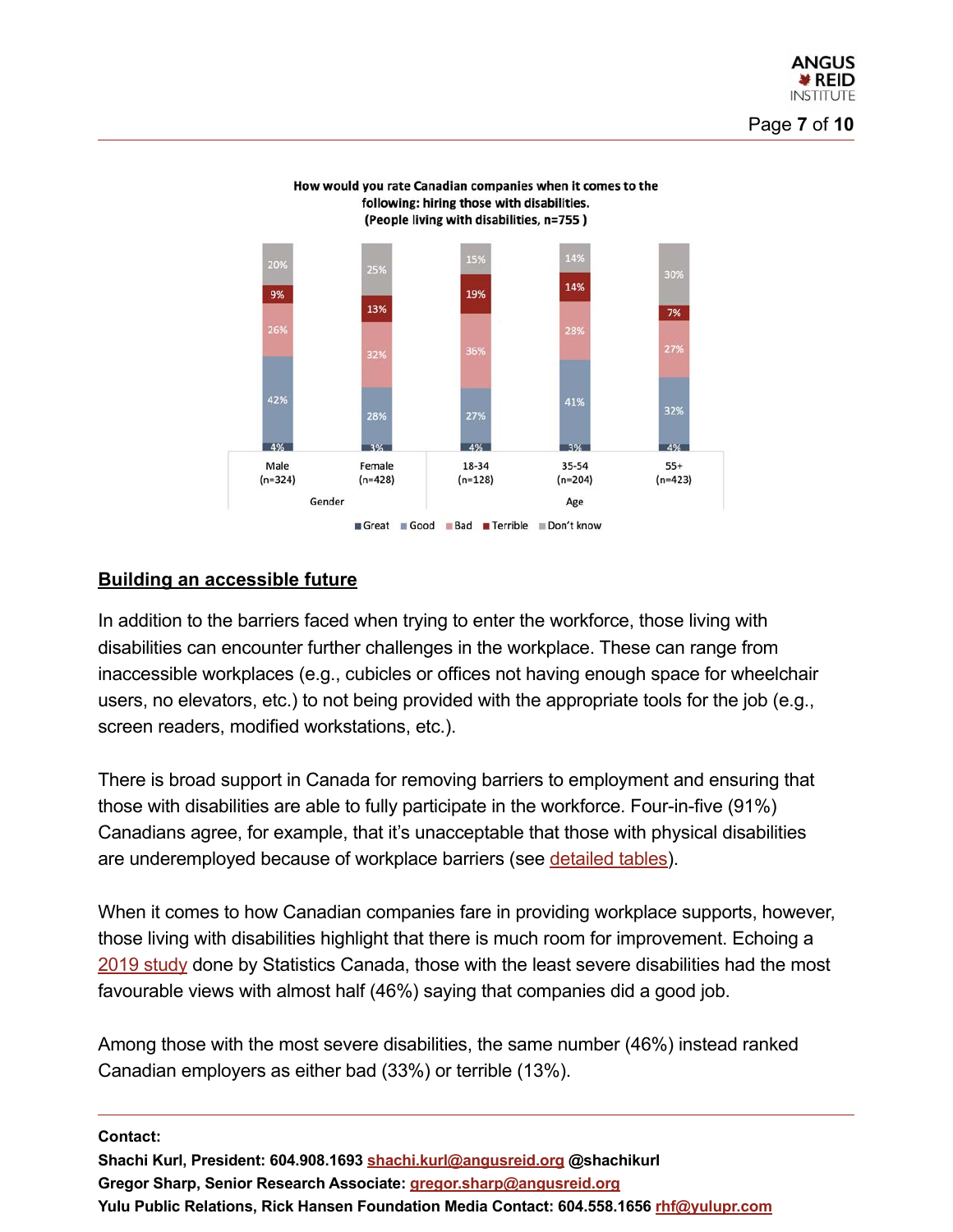

How would you rate Canadian companies when it comes to the following: supporting employees with disabilities. (People living with disabilities, n=755)

Almost half (46%) of men living with disabilities responded that companies do a good or great job of supporting disabled employees. In contrast, only one-third (33%) of women said the same while another quarter (26%) said they didn't know.



# How would you rate Canadian companies when it comes to the following: supporting employees with disabilities.

#### **Contact:**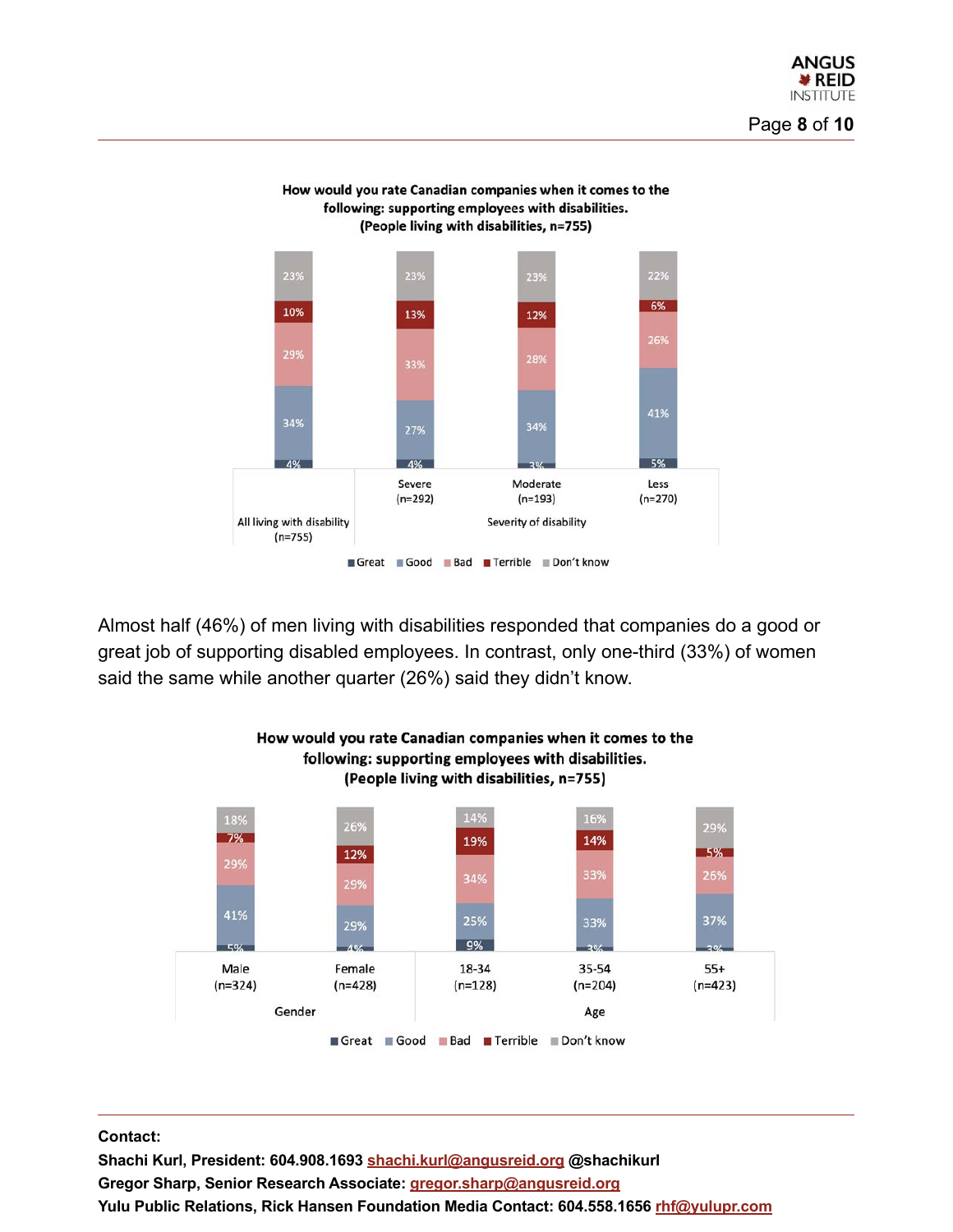# **(Re-)Assessing equity, diversity, and inclusion policies**

Equity, diversity, and inclusion (EDI) policies are often seen as an important vehicle for both promoting a healthy workplace and leveraging the skillsets of all team members. If EDI strategies are often associated with questions of race, sexuality, or gender expression, an [article in the Harvard Business Review warned](https://hbr.org/2020/03/do-your-di-efforts-include-people-with-disabilities) that only four per cent of companies considered disability to fall under the scope of such policies (note: the original report that contains this number appears to have been taken down).

In stark contrast, among respondents who reported having an EDI strategy in their workplace, three-in-five (61%) said that, as far as they knew, it contained provisions for supporting employees with disabilities.



When it comes to whether disability should be included in EDI strategies, eight-in-ten (78%) Canadians responded yes:



#### **Contact:**